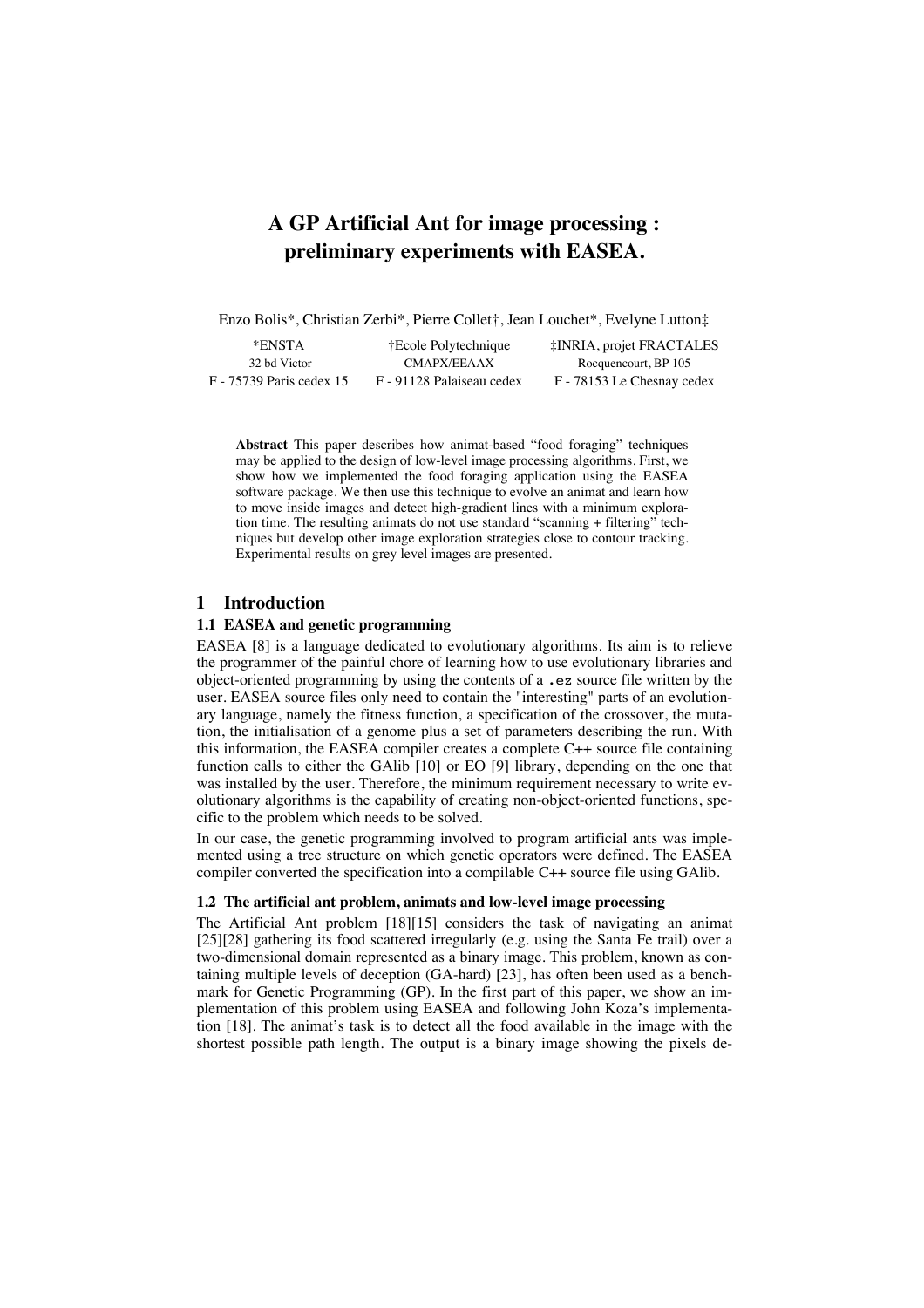tected by the animat.

In the second part of the paper, we propose an extension of this Animat methodology and genetic programming to automatically write low-level image processing tasks, without making any assumption about the exploration strategy used. The vast majority of low-level image processing algorithms uses standard, systematic image scanning and pipe-line data processing [14], which is not necessarily the most costeffective solution (see Section 3). To this end, we use an animat fitted with simple sensors and actuators, able to move (from a position to one of its neighbours) inside the image and to see the values of its surrounding pixels, and optimise its internal program using genetic programming and a fitness function depending on the task to be performed (here, contour detection). The input is a natural grey level image: the animat's task is to find as many contour pixels as possible, using a minimal path length. Again, the output is a binary image showing the pixels the animat has detected.

The behavioural aspects of several different animat types have been studied [25] and linked to real-world behaviours in Biology [19][27][2], but as far as we know, only few applications to real image processing have been published. See [16,17] for crack detection with "image exploring agents".

#### **2 Implementing a food foraging process using EASEA**

#### **2.1 Animat functions**

The topology used throughout this paper is 4-connexity. In other terms, the animat's axis may only have 4 possible orientations, and its elementary movements are rotations or one-step translation ahead. With regard to the animat functions, we followed Koza's definitions [18], but added specific sensors to our artificial ant, resulting in the following two classes of functions:

- animat's sensor functions:
	- if food ahead(): if there is food present in the pixel currently just ahead of the animat, the first argument is executed; else the second one is executed.
	- if\_food\_on\_lf(), same if there is food on the left side;
	- if food on rg(), same if there is food on the right side;
	- already visited(), if the animat is on a pixel already visited, the first argument is executed; otherwise the second one is executed. An image-sized buffer is used to memorise pixels already visited.
- animat's actuator functions:
	- move (), moves the animat ahead;
	- left(), rotates the animat at a right angle counterclockwise;
	- right(), rotates the animat at a right angle clockwise;
	- progn2(action1, action2), the animat executes the actions 1 and 2 sequentially;
	- progn3(action1, action2, action3), the animat executes the actions 1, 2, 3 sequentially.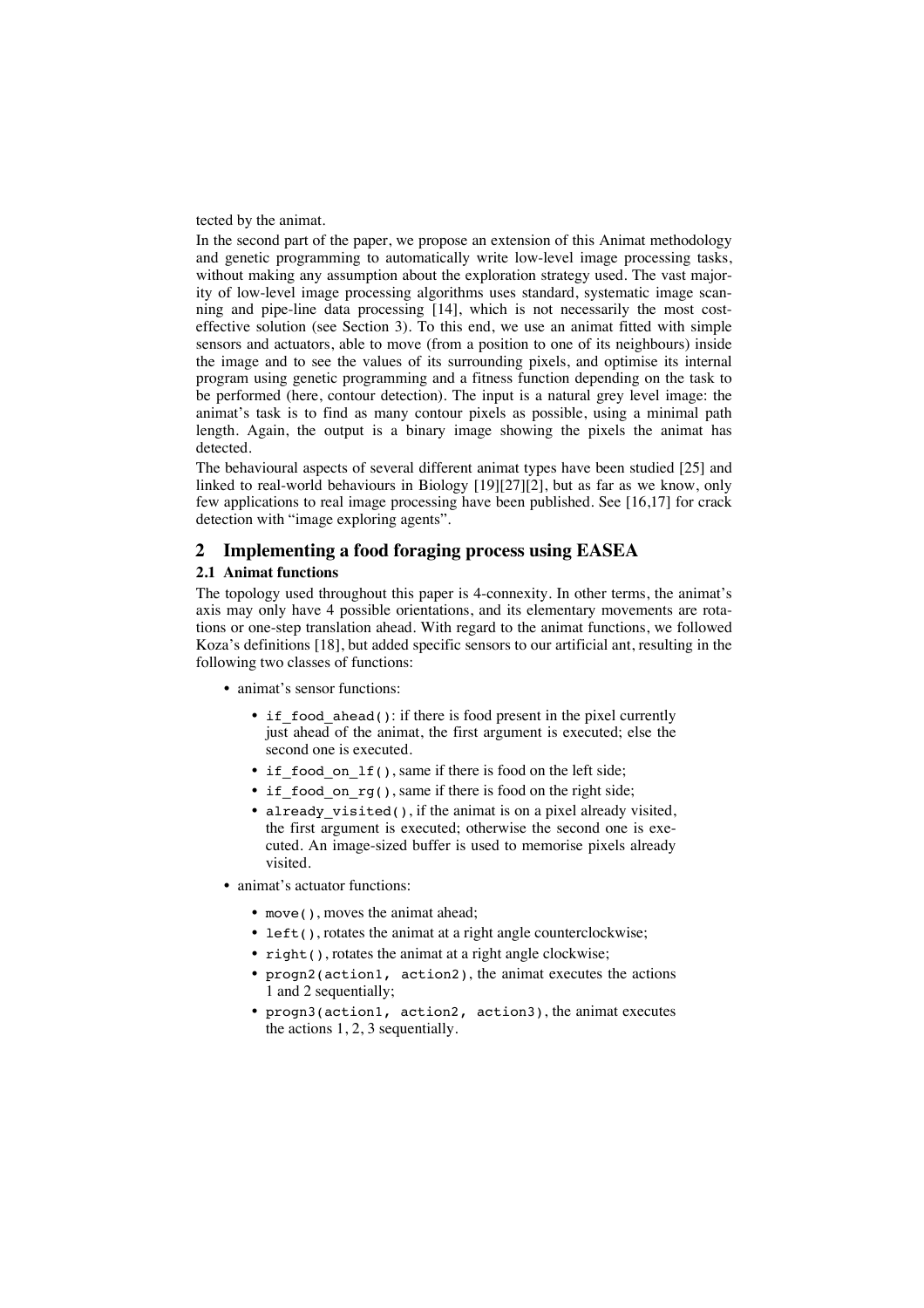#### **2.2 Initialising trees**

An ant's program is represented "à la Koza", with a genetic programming tree containing the previously described actions in its nodes. The population of trees is initialised randomly, with a maximum depth of 5. The maximum depth has been predetermined although we remarked that the trees are most often well balanced, thanks to the functions progn2 and progn3 which grow the tree both in depth and width.

#### **2.3 Crossover**

The two-parent crossover uses two independently chosen crossover sites for each parent. In order to limit crossover between leaves, if one of the sites is on a leaf, then this crossover will be done with a 30% probability. The total crossover probability is determined by the EASEA parameter PCross.

#### **2.4 Mutation**

Two types of mutation are introduced: leaf mutation and subtree mutation. leaf mutations (65% of total mutations) consist in randomly choosing a leaf, then replace it with a randomly chosen function. Subtree mutations (35% of total mutations) consist in randomly choosing two sites in the tree, then swapping the two corresponding subtrees. The total mutation probability is determined by the EASEA parameter PMut. These probability values have been determined experimentally.

#### **2.5 Fitness evaluation**

As the primary goal is to find food, the quantity of food detected will be the main factor in the fitness function. However, it is also important to take into account the path complexity of the animat (measured by the number of elementary action steps) and the complexity of the genome. Appropriate weights A and B allow to control the relative impact of these factors.

*fitness* = (*quantity of food found*)  $-A \times (\text{\# steps}) - B \times (\text{\text{genome size}})$ 

The orders of magnitude are:  $A = 10^{-2}$ ,  $B = 10^{-4}$  (experimental values).

Additional constraints are taken into account by giving arbitrarily low values to the fitness if not satisfied:

- The autonomy parameter, which gives the maximum number of steps allowed without food.
- In order to prevent the animats from spinning around themselves, a credit of 4 rotations is given initially (in order to allow a complete 360° rotation and have a "panoramic sight") and the subsequent extra rotations are penalised. The rotation counter is reinitialised to  $-4$  each time a move is executed.

The number of steps taken into account to calculate the fitness is fixed to a value nsteps which decreases during the first part of evolution (to eliminate those individuals trying to scan all the image without any clever strategy) from the parameter value Operations max to Operations min, then is raised again (to allow a more efficient selection of individuals able to find most of the existing food) back to Operations\_max.

#### **2.6 Results**

The algorithm has been tested on three binary images with increasing difficulty (Fig.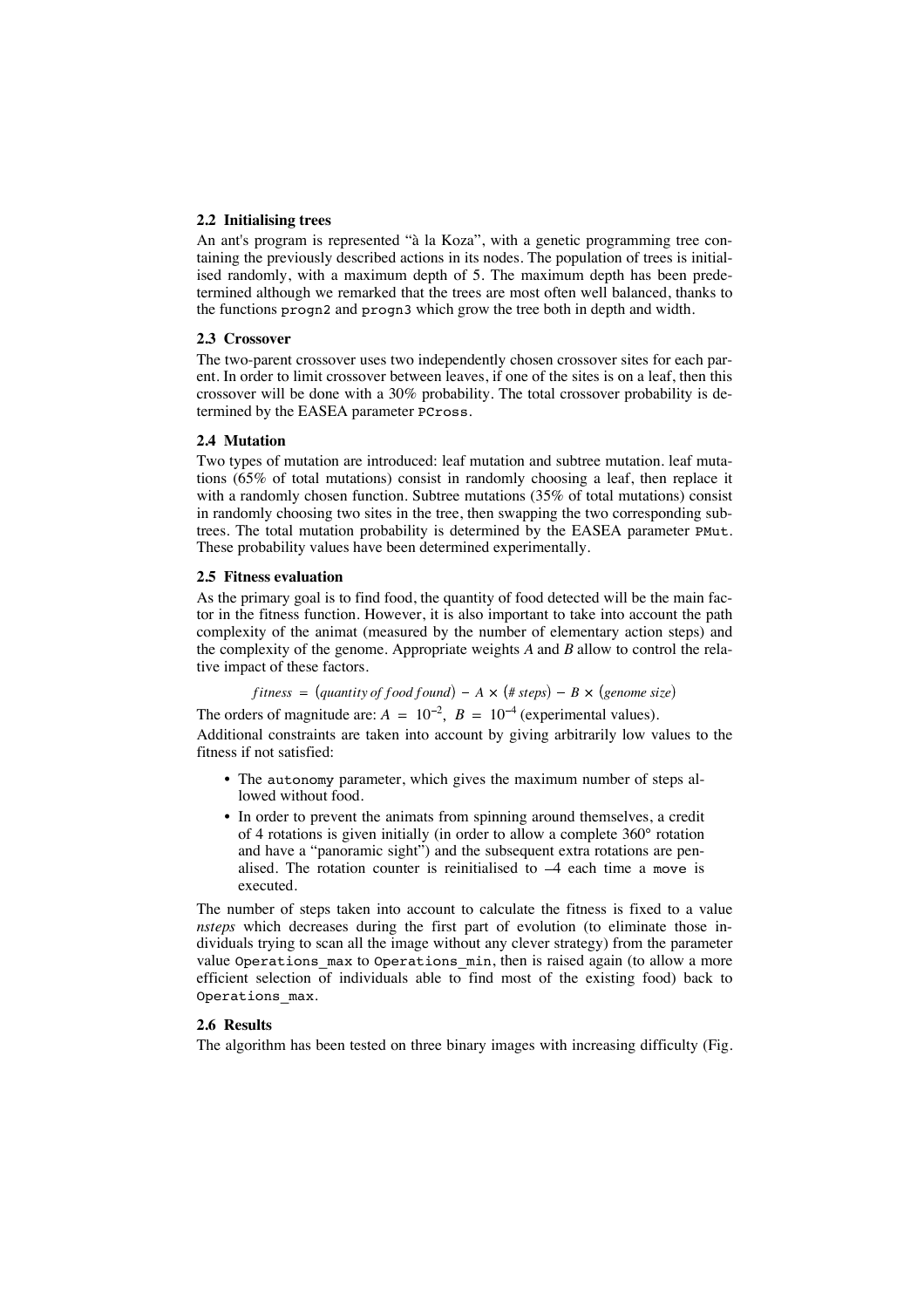1). With the first one, food has been placed continuously along a *Santa Fe* trail [18, 20]. The path in the second image was built by removing the food in the corners of the Santa Fe trail, thus resulting in a trail made of disconnected straight lines. In the third image, food is distributed with important gaps, or even on isolated pixels.



Figure 1: binary test images used

The autonomy parameter has been fixed at 50 for the first data set, 100 for the 2nd, 150 for the 3rd one. Table 2 shows the best results we obtained on these data sets.

| Terminal set | left, right, move                                                                         |
|--------------|-------------------------------------------------------------------------------------------|
|              | Function set if food ahead, if_food_on_1f, if_food_on_rg, already_visited, progn2, progn3 |
| Selection    | ranking                                                                                   |
| Wrapper      | program repeatedly executed for a fixed number of motion steps                            |
| Parameters   | Pmut=0.4 (total), Pcross=0.9 (total)                                                      |

| Image $#$      | run $#$        | food<br>present | food<br>found | motion<br>steps | autonomy | nodes<br>in animat | population | # generations |
|----------------|----------------|-----------------|---------------|-----------------|----------|--------------------|------------|---------------|
|                |                | 144             | 144           | 144             | 50       | 3                  | 500        |               |
| $\overline{2}$ | 2              | 123             | 123           | 145             | 100      | 25                 | 1000       | 5             |
| $\overline{2}$ | 3              | 123             | 123           | 145             | 100      | 10                 | 2000       | 5             |
| $\overline{2}$ | $\overline{4}$ | 123             | 123           | 145             | 100      | 7                  | 1000       | 25            |
| 3              | 5              | 105             | 91            | 701             | 150      | 31                 | 8000       | 20            |
| 3              | 6              | 105             | 91            | 701             | 150      | 20                 | 15000      | 10            |
| 3              | 7              | 105             | 105           | 423             | 150      | 21                 | 10000      | 30            |

Table 1: main features of the GP

Table 2: results obtained on binary test images

Runs 1-4 (on images 1 and 2) show that small populations and few generations are sufficient to get a satisfactory animat, however runs 3 and 4 illustrate the fact that larger populations or more generations help optimise the tree structure. Runs 5-7 (on the more difficult image 3) show that on more difficult data, both large populations and large number of generations are necessary. The best code resulting from run 7 is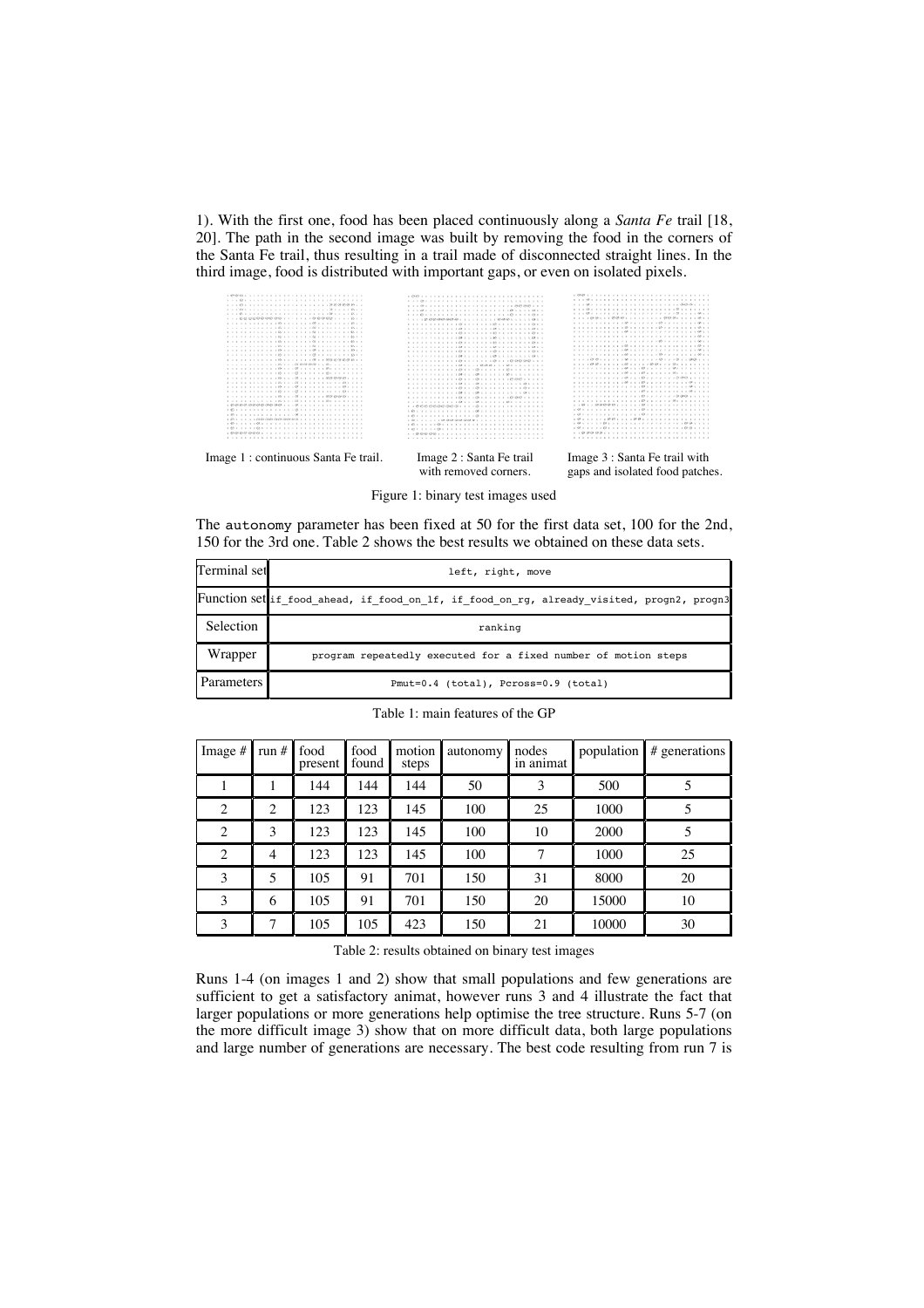given in Appendix 1.

#### **3 Contour detection**

#### **3.1 Grey level images and contour detection**

Contour detection in grey level images is a popular problem in image processing [1, 14]. While this problem may not always be as deceptive as the food foraging problem, its apparent similarity with the latter and the importance of its real-world applications led us to study the possibility of transposing the method presented in Section 2.

A contour in a grey level image is usually defined as a continuous line, whose points are local maxima of the image gradient norm. Most contour detection methods are based on standard image scanning. For each pixel a decision is taken, based e.g. on the first-order (and sometimes second order) grey level derivatives in the pixel's neighbourhood, or other characteristics like Hölder exponents [24]. Some approaches use contour tracking with local optimisation [14], or global optimisation methods [13], but most scan the image the usual way<sup>1</sup>. Among the few exceptions we can mention works on dynamic contour tracking and parallel algorithms developed for specific architectures. Our animat-based approach to contour detection does not make any assumption about the image exploration strategy that will be used.

#### **3.2 Basic animat functions**

The animat language primitives are similar to the ones used in the previous section. We have changed the perception functions, according to the new purposes of the application. We have replaced the if food  $*$  functions with the following ones:

- if\_contour\_ah(): if  $|a b|$  is greater than a fixed threshold, the first argument is executed; else the second one is executed;
- if contour aw(), same with  $|c f|$ ;
- if contour  $af()$ , same with  $d e$ .

|   |   |        | e |  |
|---|---|--------|---|--|
| c | a |        |   |  |
|   |   | animat |   |  |

#### **3.3 Genetic operators**

The mutation and crossover operators are the same as those used in the previous section. As in section 2, similar additional constraints have been added to the fitness function (rotation credit, number of steps).

#### **3.4 Results**

Here the fitness function will favour animats whose trajectory contains highly contrasted pixels. Thus the first term of the fitness function is now the number of pixels detected whose contrast is greater than a given threshold. With this fitness function applied to a classic Lena image we obtained the following results:

<sup>1</sup> The new generation of CMOS image sensors allows random pixel access, which is giving a new opportunity to vision systems not reading the pixels the linear way. The constraint of parallel image scanning is thus becoming more of a cultural than a technical constraint, and may encourage more costly calculations. A clever image exploration strategy may help get more efficient image processing algorithms, especially in embedded real-time applications.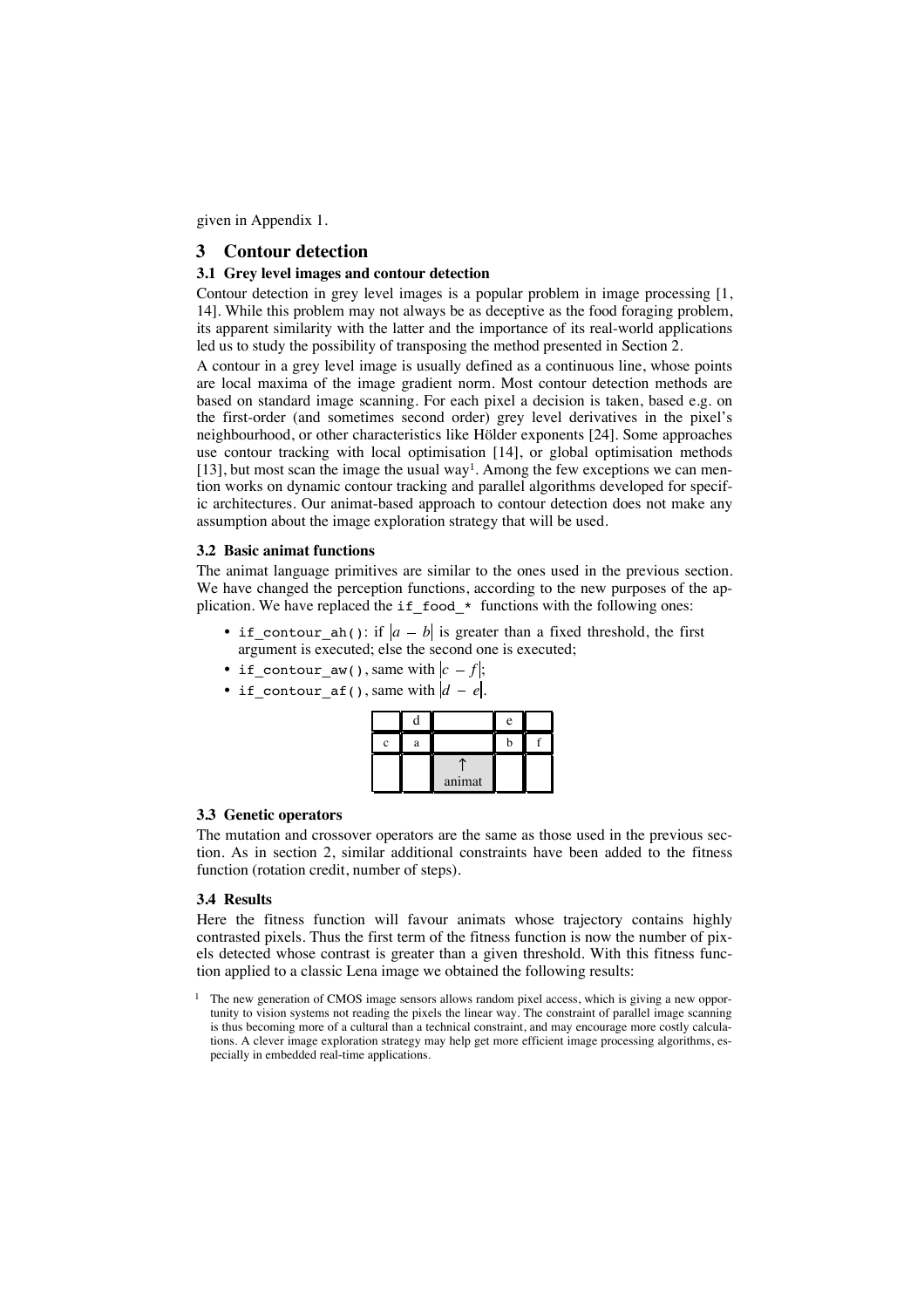

Figure 2: "Lena" image and result found using the best animat obtained after 30 generations

It is worth noting that with a toroidal representation of the image, the genetic programming created an animat scanning the full image2. Some pixels are missed but it is interesting to remark that the system discovered by itself that image scanning is an efficient method not to miss contours.

Then, in order to avoid time-consuming full image scanning and get more efficient contour detectors, we replaced the first term of the fitness function with an expression including the number of detected contour pixels, the number of scanned pixels and the number of consecutive detections (in order to encourage continuous detection of contours). To test the improved fitness function, we have trained the genetic algorithm on the test images 1 and 2 shown on Fig. 3, obtaining quite efficient contour following algorithms:



Figure 3: synthetic test images and results

2 This is why we did not display the trajectory of the animat.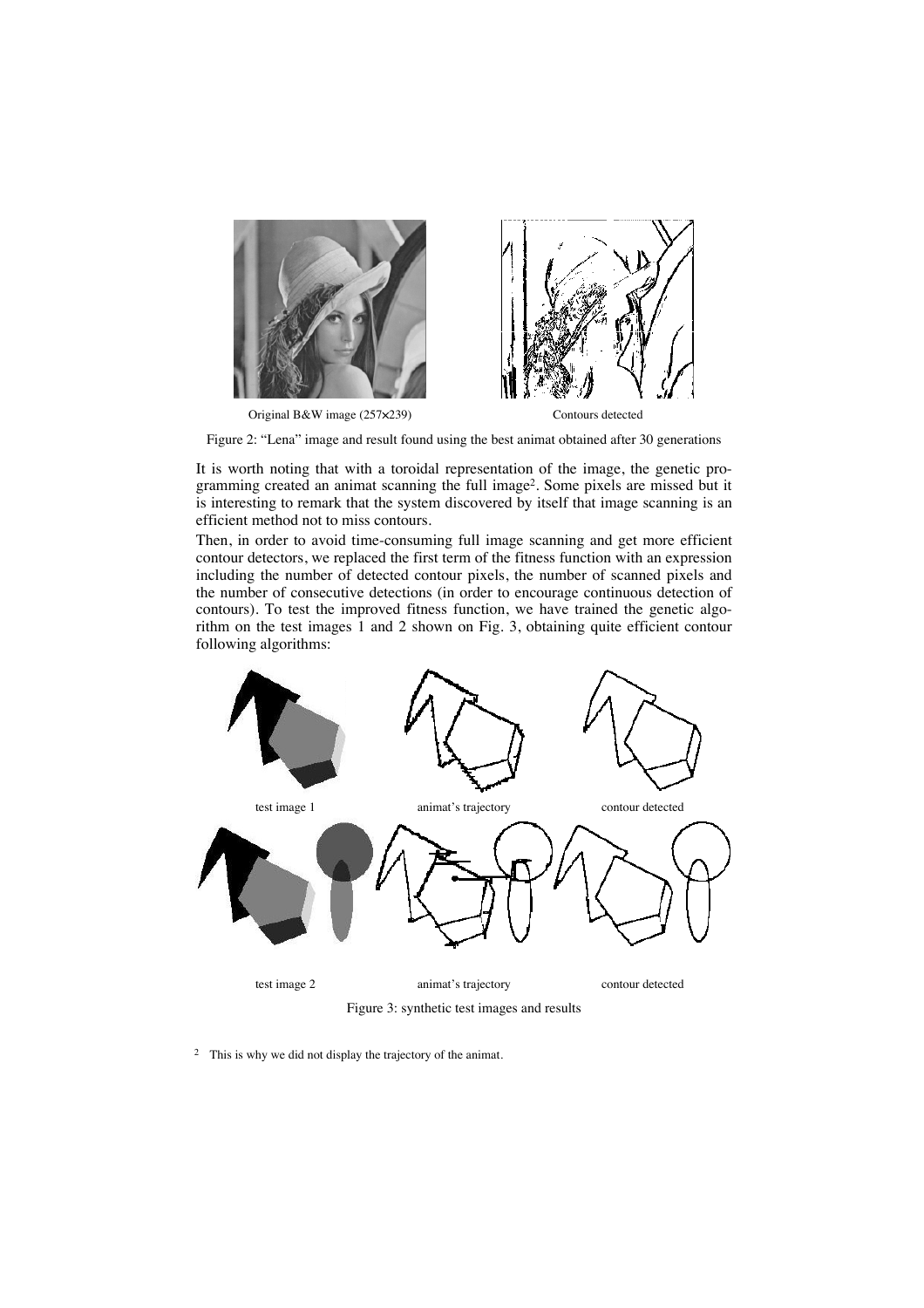The change in exploration strategy comes essentially from the changes in the fitness function. We suppressed the constraint on path length which now becomes useless in the learning phase with the new fitness  $(A = 0)$ . The resulting animat's program (given in Appendix 4) is functionally equivalent to the following pseudo-C code:



Some interesting remarks can be made on the simplified procedure. First of all, in this example, the functions if contour aw and if contour af are not used, showing that the analysis of the image can be done with the sole if contour ahead instruction.

If we now put the animat into an unexplored part of the picture without any contour pixel, and if we let pixels A, B and C be the three pixels in a straight line in front of the animat, executing the first part moves the animat two pixels to the right, to C. Only pixels A and C are tested as contour pixels. In the second part, the animat backtracks to pixel B using a left-move-right sequence, then gets the proper orientation for the following execution. All pixels on a line are tested unless an already visited position is reached during backtracking. Then, the animat turns right and starts analysing a perpendicular line. Other configurations may be analysed the same way.

#### **4 Comments on implementation.**

The project was first written using EASEA, which provided an easy implementation and efficient interfacing with GAlib. We then edited manually the resulting C++ code. Thanks to this method, we avoided all the effort of defining data and program structures, reading the GAlib documentation or writing calls to the GAlib library, and could concentrate into more specific issues like fine tuning the fitness function and genetic parameters. On the whole, EASEA allowed us a much faster and more efficient implementation.

#### **5 Conclusion and future work.**

The aim of this paper is not to propose yet another "better" contour detection algorithm. We showed an example of how genetic programing is able to build from scratch, without using prior knowledge in image processing, a contour detection algorithm that gives results not competing but fairly comparable with those given by usual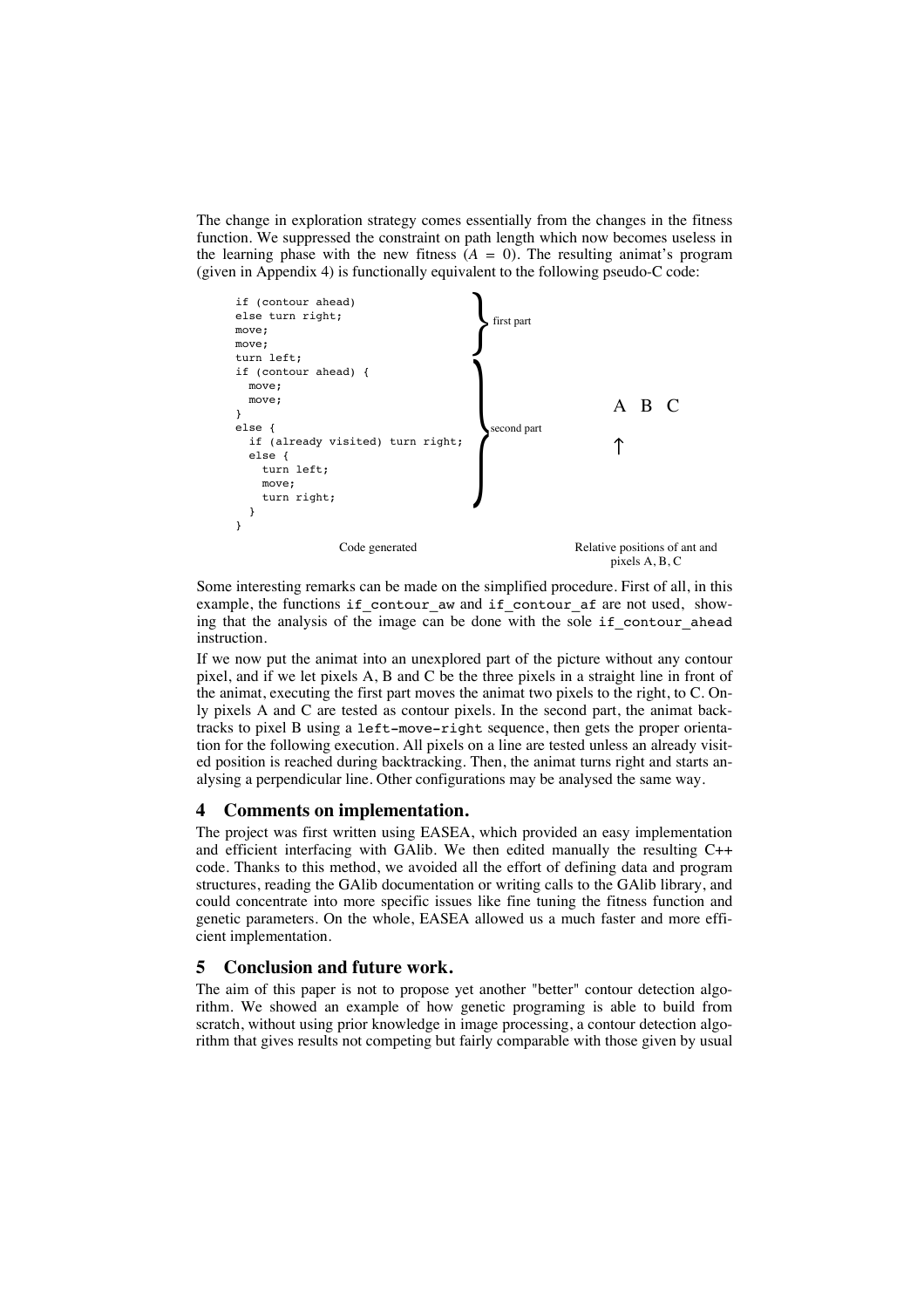contour detectors [14]; perhaps more importantly, the experiment presented shows that EASEA can successfully evolve an artifical ant in a complex environment. Genetic programming and EASEA can be an interesting alternative way to quickly and easily develop algorithms in image processing and in other application domains where previous resolution methods are not available.

Future extensions include:

- using several images for learning [20], in order to get a more robust algorithm,
- fitting the animat with an individual memory, e.g. of the average direction followed in the near past [25],
- giving the animat the ability of having a non-deterministic behaviour,
- using supervised learning,
- using an "ant colony" rather than a single animat, may allow cooperative behaviour (via direct cooperation or via pheromones).

#### **6 References**

[1] D. H. Ballard and C. M. Brown, *Computer Vision*, Prentice Hall, 1982.

- [2] R. J. V. Bertin and W. A. van de Grind, *The Influence of Light-Dark Adaptation and Lateral Inhibition on Phototaxic Foraging: A Hypothetical Animal Study*, Pages 141-167, Adaptive Behavior, Volume 5, Number 2, Fall 1996.
- [3] V. Cantoni, M. Ferretti, S. Levialdi, R. Negrini and S. Stefanelli, *Progress in Image Analysis and Processing*, World Scientific,1991.
- [4] D. Cliff and S. Bullock, *Adding "Foveal Vision" to Wilson's Animat*, Pages 49-72, Adaptive Behavior, Volume 2, Number 1, Summer 1993.
- [5] P. Collet, E. Lutton, M. Schoenauer, J. Louchet, *Take it EASEA,* Parallel Problem Solving from Nature VI, vol 1917, Springer pp 891-901, Paris, September 2000.
- [6] R. J. Collins and D. R. Jefferson. *Antfarm: Towards simulated evolution* . In S. Rasmussen, J. Farmer, C. Langton and C. Taylor, editors, Artificial Life II, Reading, Massachusetts, Addison-Wesley, 1991.
- [7] F. L. Crabbe, Michael G. Dyer, *Observation and Imitation: Goal Sequence Learning in Neurally Controlled Construction Animats: VI-MAXSON*, SAB 2000, Paris.
- [8] EASEA (EAsy Specification of Evolutionary Algorithms) home page: http:// www-rocq.inria.fr/EASEA/
- [9] EO (Evolutionary Objects) home page: http://geneura.ugr.es/~jmerelo/ EO.html
- [10] GAlib home page: http://lancet.mit.edu/ga/
- [11] P. Gaussier. *Autonomous Robots interacting with an unknown world,* Special Issue on Animat Approach to Control, Robotics and Autonomous Systems, 16, 1995.
- [12] R. C. Gonzalez, R. E. Woods, *Digital Image Processing*, Wiley, 1992
- [13] J. Ivins, J. Porrill, *Statistical Snakes: Active Region Models,* British Machine Vision Conference, York, Sep. 1994.
- [14] R.C. Jain, R. Kasturi, B.G. Schunck, *Machine Vision*, McGraw-Hill, 1995.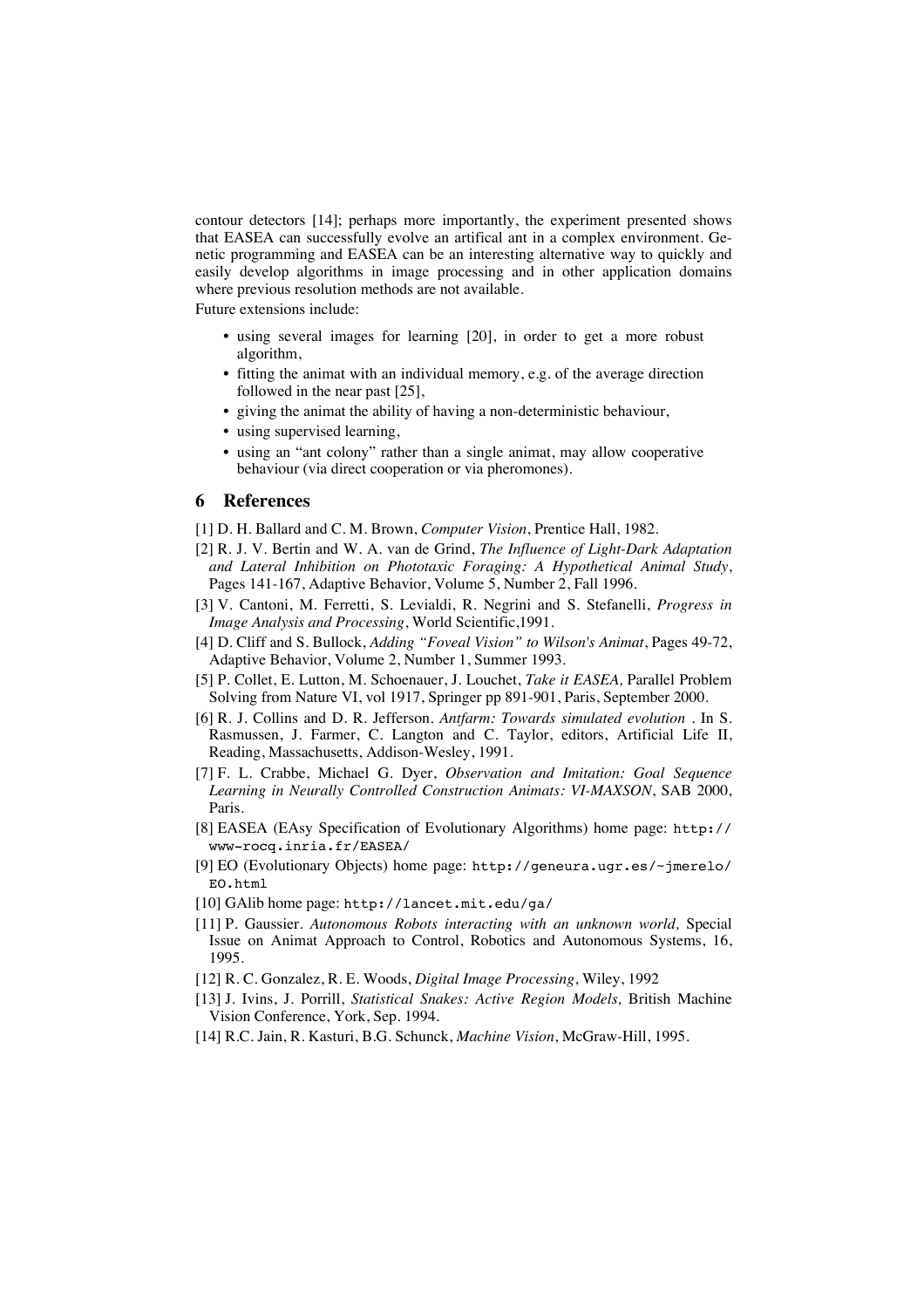- [15] D. Jefferson, R. Collins, C. Cooper, M. Dyer, M. Flower, R. Korf, C. Taylor, A. Wang, Evolution as a theme in artificial life: the Genesys/Tracker system, Artificial life II, vol. X, Santa Fe Institute Studies in the Sciences of Complexity, Addison-Wesley, Feb. 1992, 549-578.
- [16] M. Köppen, B. Nickolay, *Design of image exploring agent using genetic programming.* In Proceedings of the 4th International Conference on Soft Computing, volume 2, pages 549--552, Fukuoka, Japan, 30. Sep - 5. Oct 1996. World Scientific, Singapore.
- [17] M. Köppen, B. Nickolay, *Design of Image Exploring Agent using Genetic Programming*. Fuzzy Sets and Systems, Special Issue on Softcomputing, 103 (1999) 303-315.
- [18] J. R. Koza, *Genetic Programming*, MIT Press 1992.
- [19] J. R. Koza, J. Roughgarden and J. P. Rice, *Evolution of Food-Foraging Strategies for the Caribbean Anolis Lizard Using Genetic Programming*, Pages 171-199, Adaptive Behavior, Volume 1, Number 2, Fall 1992.
- [20] I. Kuscu, *A genetic Constructive Induction Model*. In P. J. Angeline, Z. Michalewicz, M. Schoenauer, XinYao, and A. Zalzala, editors, Proceedings of the Congress on Evolutionary Computation , volume 1, pages 212-217, Mayflower Hotel, Washington D.C., USA, 6-9 July 1999. IEEE Press.
- [21] W. B. Langdon, *Genetic Programming and Data Structures : Genetic Programming + Data Structures = Automatic Programming !*, Kluwer, 1998.
- [22] W. B. Langdon and R. Poli, *Better Trained Ants for Genetic Programming,* Technical Report CSRP-98-12, April 1998, http://www.cs.bham.ac.uk/wbl.
- [23] W. B. Langdon and R. Poli, *Why Ants are Hard,* Technical Report: CSRP-98-4, January 1998, http://www.cs.bham.ac.uk/wbl.
- [24] J. Lévy Vehel, *introduction to the multifractal analysis of images*, in Fractal image encoding and analysis, Yuval Fischer ed., Springer Verlag, 1996.
- [25] J. A. Meyer, A. Guillot, *From SAB90 to SAB94: Four Years of Animat Research,* Proceedings of Third International Conference on Simulation of Adaptive Behavior. Brighton, England, 1994.
- [26] R. Moller, D. Lambrinos, R. Pfeifer, T. Labhart, and R. Wehner, *Modeling Ant Navigation with an Autonomous Agent,* From Animals to Animats 5, Proc. of the 5th Int. Conf. on Simulation of Adaptive Behavior, August 17-21, 1998, Zurich, Switzerland, edited by R. Pfeifer, B. Blumberg, J.-A. Meyer and S. W. Wilson
- [27] T. J. Prescott, *Spatial Representation for Navigation in Animats*, Adaptive Behavior, Volume 4, Number 2, Fall 1995, 85-123
- [28] S. W. Wilson, *Classifier systems and the animat problem,* Machine Learning 2 (1987), 199-228.
- [29] S. W. Wilson, (1991). *The animat approach to AI* . In J. Meyer & S. W. Wilson (Eds), From Animals to Animats, Proceedings of the first International Conference on Simulation of Adaptive Behavior, Cambridge, MA: MIT Press, 15-21.
- [30] M. Witkowski, *The Role of Behavioral Extinction in Animat Action Selection*, SAB 2000, Paris, 2000.